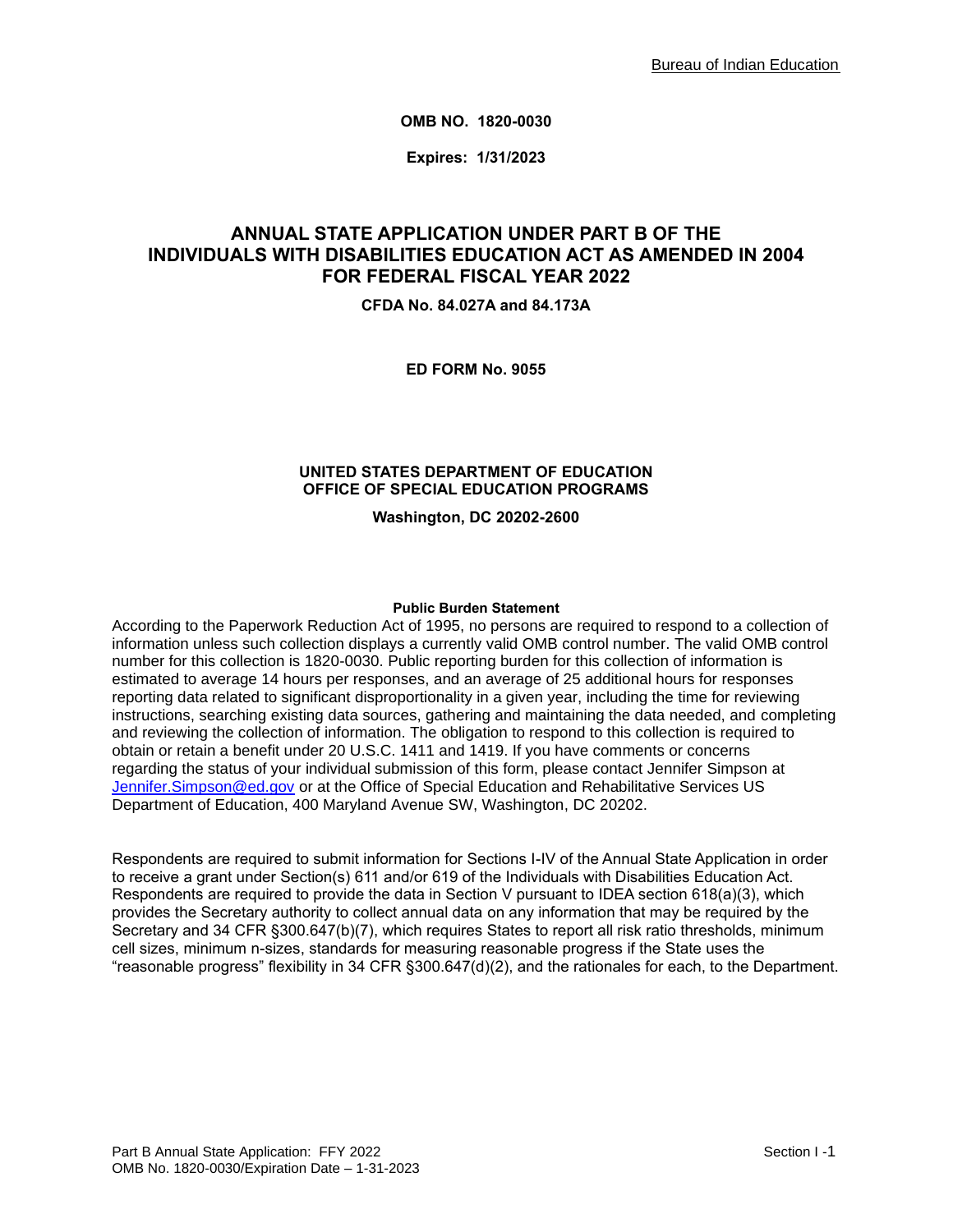# **Section I**

## **A. Submission Statement for Part B of IDEA**

Please select 1 or 2 below. Check 3 if appropriate.

- $X$  1. The State provides assurances that it has in effect policies and procedures to meet all eligibility requirements of Part B of the Act as found in PL 108-446, the Individuals with Disabilities Education Act and applicable regulations (IDEA). The State is able to meet all assurances found in Section II.A of this Application.
- \_\_\_\_ 2. The State cannot provide assurances <u>for all</u> eligibility requirements of Part B of the Act as found in PL 108-446. The State has determined that it is unable to make the assurances that are checked as 'No' in Section II.A. However, the State assures that throughout the period of this grant award the State will operate consistent with all requirements of IDEA in PL 108-446 and applicable regulations. The State will make such changes to existing policies and procedures as are necessary to bring those policies and procedures into compliance with the requirements of the IDEA, as amended, as soon as possible, and not later than June 30, 2023. The State has included the date by which it expects to complete necessary changes associated with assurances marked 'No'. (Refer to Assurances found in Section II.A.)

### Optional:

\_\_\_\_\_ 3. The State is submitting modifications to State policies and procedures previously submitted to the Department. These modifications are: (1) deemed necessary by the State, for example when the State revises applicable State law or regulations; (2) required by the Secretary because there is a new interpretation of the Act or regulations by a Federal court or the State's highest court; and/or (3) because of an official finding of noncompliance with Federal law or regulations.

## **B. Conditional Approval for Current Grant Year**

### **If the State received conditional approval for the current grant year, check the appropriate statement(s) below:**

### **1. Conditional Approval Related to Assurances in Section II.A:**

- a. Section II.A provides documentation of completion of all issues identified in the FFY 2021 conditional approval letter.
- b. As noted in Section II.A, the State has not completed all issues identified in the FFY 2021 conditional approval letter.

### 2. **Conditional Approval Related to Other Issues:**

- \_\_\_\_\_ a. The State previously submitted documentation of completion of all issues identified in the FFY 2021 conditional approval letter.
- b. The State is attaching documentation of completion of all issues identified in the FFY 2021 conditional approval letter. *(Attach documentation showing completion of all issues.)*
- \_\_\_\_\_ c. The State has not completed all issues identified in the FFY 2021 conditional approval letter. *(Attach documentation showing completion of any issues and a list of items not yet completed.)*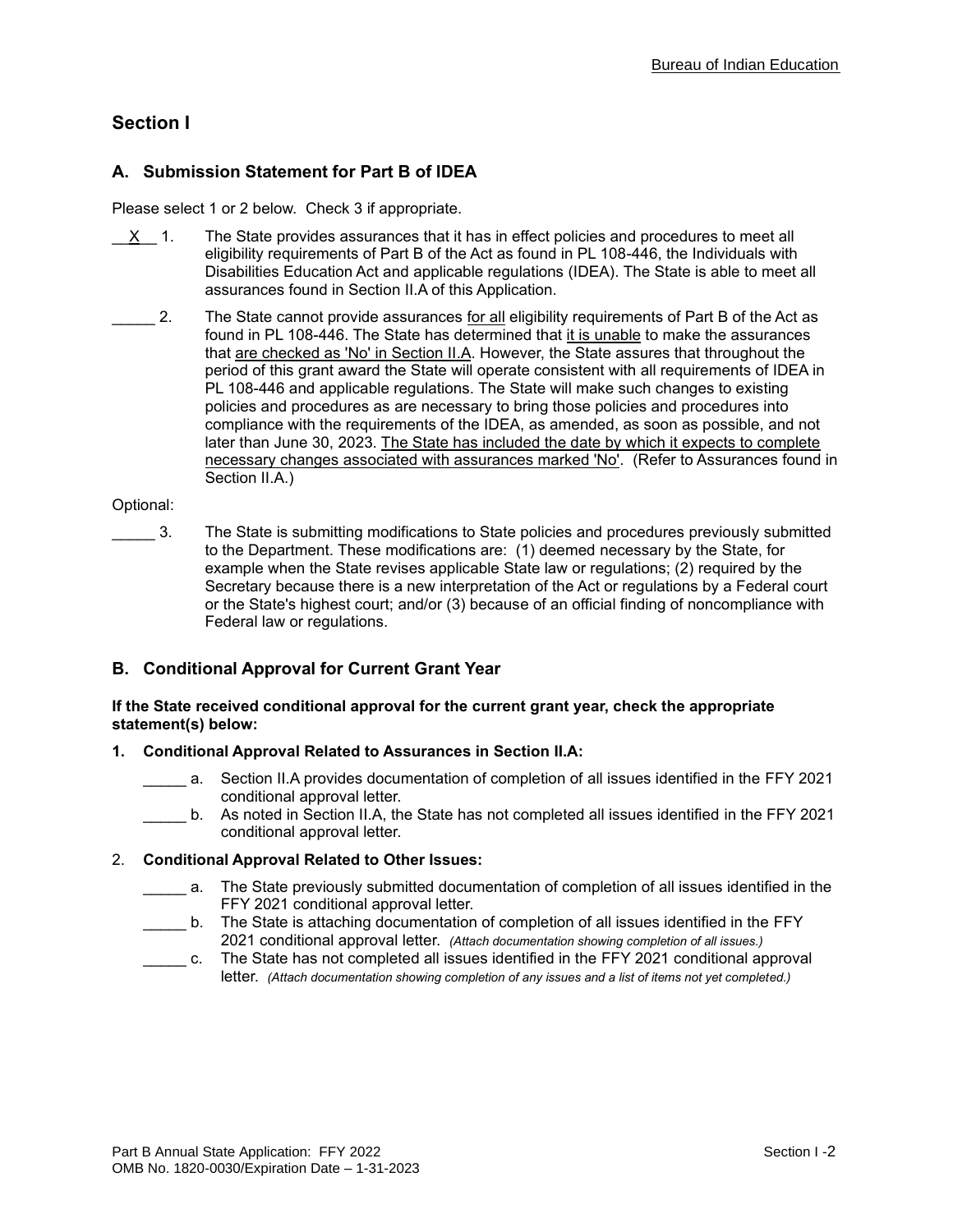# **Section II**

## **A. Assurances Related to Policies and Procedures**

The State makes the following assurances that it has policies and procedures in place as required by Part B of the Individuals with Disabilities Education Act. (20 U.S.C. 1411-1419; 34 CFR §§300.100-300.174)

| Yes                      | No                                                                                                                                       | <b>Assurances Related to Policies and Procedures</b>                                                                                                                                                                                                                                                                                                                                                                                                                                                                                                                                                                 |
|--------------------------|------------------------------------------------------------------------------------------------------------------------------------------|----------------------------------------------------------------------------------------------------------------------------------------------------------------------------------------------------------------------------------------------------------------------------------------------------------------------------------------------------------------------------------------------------------------------------------------------------------------------------------------------------------------------------------------------------------------------------------------------------------------------|
| (Assurance is<br>given.) | (Assurance<br>cannot be<br>given. Provide<br>date on which<br>State will<br>complete<br>changes in<br>order to<br>provide<br>assurance.) |                                                                                                                                                                                                                                                                                                                                                                                                                                                                                                                                                                                                                      |
|                          | Check and<br>enter date(s)<br>as applicable                                                                                              |                                                                                                                                                                                                                                                                                                                                                                                                                                                                                                                                                                                                                      |
| X                        |                                                                                                                                          | 1.<br>A free appropriate public education is available to all children with<br>disabilities residing in the State between the ages of 3 and 21, inclusive,<br>including children with disabilities who have been suspended or<br>expelled, in accordance with 20 U.S.C. 1412(a)(1);<br>34 CFR §§300.101-300.108.                                                                                                                                                                                                                                                                                                     |
| X                        |                                                                                                                                          | 2.<br>The State has established a goal of providing a full educational<br>opportunity to all children with disabilities and a detailed timetable for<br>accomplishing that goal. (20 U.S.C. 1412(a)(2);<br>34 CFR §§300.109-300.110)                                                                                                                                                                                                                                                                                                                                                                                 |
| X                        |                                                                                                                                          | 3.<br>All children with disabilities residing in the State, including children with<br>disabilities who are homeless or are wards of the State and children<br>with disabilities attending private schools, regardless of the severity of<br>their disabilities, and who are in need of special education and related<br>services, are identified, located, and evaluated and a practical method<br>is developed and implemented to determine which children with<br>disabilities are currently receiving needed special education and related<br>services in accordance with 20 U.S.C. 1412(a)(3); 34 CFR §300.111. |
| X                        |                                                                                                                                          | 4.<br>An individualized education program, or an individualized family service<br>plan that meets the requirements of section 636(d), is developed,<br>reviewed, and revised for each child with a disability in accordance with<br>34 CFR §§300.320 through 300.324, except as provided in<br>§§300.300(b)(3) and 300.300(b)(4). (20 U.S.C. 1412(a)(4);<br>34 CFR §300.112)                                                                                                                                                                                                                                         |
| X                        |                                                                                                                                          | 5.<br>To the maximum extent appropriate, children with disabilities, including<br>children in public or private institutions or other care facilities, are<br>educated with children who are not disabled, and special classes,<br>separate schooling, or other removal of children with disabilities from<br>the regular educational environment occurs only when the nature or<br>severity of the disability of a child is such that education in regular<br>classes with the use of supplementary aids and services cannot be                                                                                     |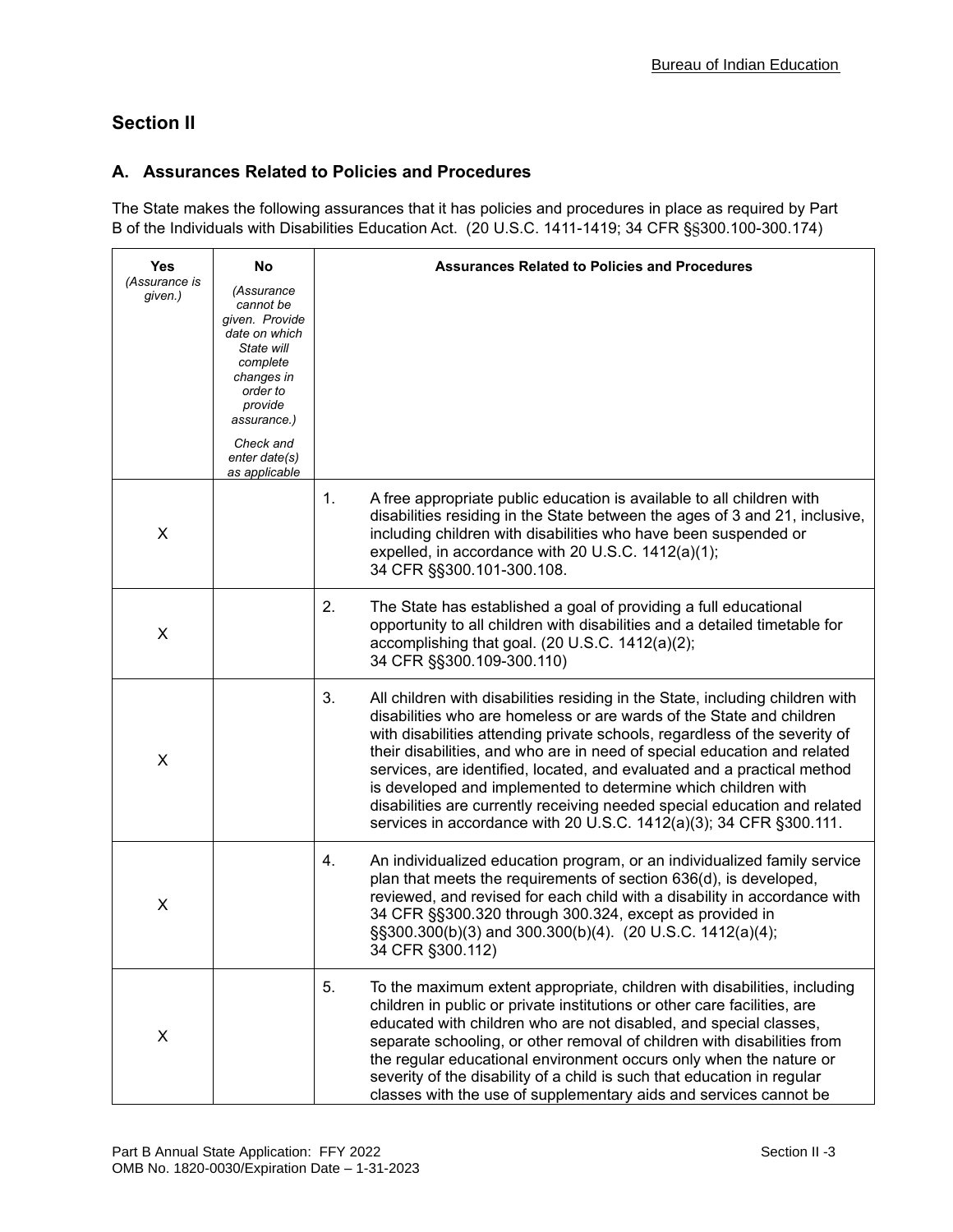|                |     | achieved satisfactorily in accordance with 20 U.S.C. 1412(a)(5)(A)-(B);<br>34 CFR §§300.114-300.120.                                                                                                                                                                                                                                                                                                                                                                                                                                                                                                                                                                                                                                                                                                                                                                                                                     |
|----------------|-----|--------------------------------------------------------------------------------------------------------------------------------------------------------------------------------------------------------------------------------------------------------------------------------------------------------------------------------------------------------------------------------------------------------------------------------------------------------------------------------------------------------------------------------------------------------------------------------------------------------------------------------------------------------------------------------------------------------------------------------------------------------------------------------------------------------------------------------------------------------------------------------------------------------------------------|
| $\pmb{\times}$ | 6.  | Children with disabilities and their parents are afforded the procedural<br>safeguards required by 34 CFR §§300.500 through 300.536 and in<br>accordance with 20 U.S.C. 1412(a)(6); 34 CFR §300.121.                                                                                                                                                                                                                                                                                                                                                                                                                                                                                                                                                                                                                                                                                                                     |
| X              | 7.  | Children with disabilities are evaluated in accordance with<br>34 CFR §§300.300 through 300.311. (20 U.S.C. 1412(a)(7);<br>34 CFR §300.122)                                                                                                                                                                                                                                                                                                                                                                                                                                                                                                                                                                                                                                                                                                                                                                              |
| X              | 8.  | Agencies in the State comply with 34 CFR §§300.610 through 300.626<br>(relating to the confidentiality of records and information).<br>(20 U.S.C. 1412(a)(8); 34 CFR §300.123)                                                                                                                                                                                                                                                                                                                                                                                                                                                                                                                                                                                                                                                                                                                                           |
| <b>NA</b>      | 9.  | Children participating in early intervention programs assisted under Part<br>C, and who will participate in preschool programs assisted under this<br>part, experience a smooth and effective transition to those preschool<br>programs in a manner consistent with section $637(a)(9)$ . By the third<br>birthday of such a child, an individualized education program or, if<br>consistent with 34 CFR §300.323(b) and section 636(d), an<br>individualized family service plan, has been developed and is being<br>implemented for the child. The local educational agency will participate<br>in transition planning conferences arranged by the designated lead<br>agency under section 635(a)(10). (20 U.S.C. 1412(a)(9);<br>34 CFR §300.124)                                                                                                                                                                      |
| <b>NA</b>      |     | 10.<br>Agencies in the State, and the SEA if applicable, comply with the<br>requirements of 34 CFR §§300.130 through 300.148 (relating to<br>responsibilities for children in private schools), including that to the<br>extent consistent with the number and location of children with<br>disabilities in the State who are enrolled by their parents in private<br>elementary schools and secondary schools in the school district served<br>by a local educational agency, provision is made for the participation of<br>those children in the program assisted or carried out under this part by<br>providing for such children special education and related services in<br>accordance with the requirements found in 34 CFR §§300.130 through<br>300.148 unless the Secretary has arranged for services to those<br>children under subsection (f) [By pass]. (20 U.S.C. 1412(a)(10);<br>34 CFR §§300.129-300.148) |
| X              | 11. | The State educational agency is responsible for ensuring that the<br>requirements of Part B are met including the requirements of<br>34 CFR §§300.113, 300.149, 300.150 through 300.153, and 300.175<br>and 300.176 and that the State monitors and enforces the requirements<br>of Part B in accordance with 34 CFR §§300.600-300.602 and 300.606-<br>300.608. (20 U.S.C. 1412(a)(11); 34 CFR §300.149)                                                                                                                                                                                                                                                                                                                                                                                                                                                                                                                 |
| X              |     | 12.<br>The Chief Executive Officer of a State or designee of the officer shall<br>ensure that an interagency agreement or other mechanism for<br>interagency coordination is in effect between each public agency<br>described in subparagraph (b) of 34 CFR §300.154 and the State<br>educational agency, in order to ensure that all services described in<br>paragraph (b)(1)(i) that are needed to ensure a free appropriate public<br>education are provided, including the provision of such services during                                                                                                                                                                                                                                                                                                                                                                                                       |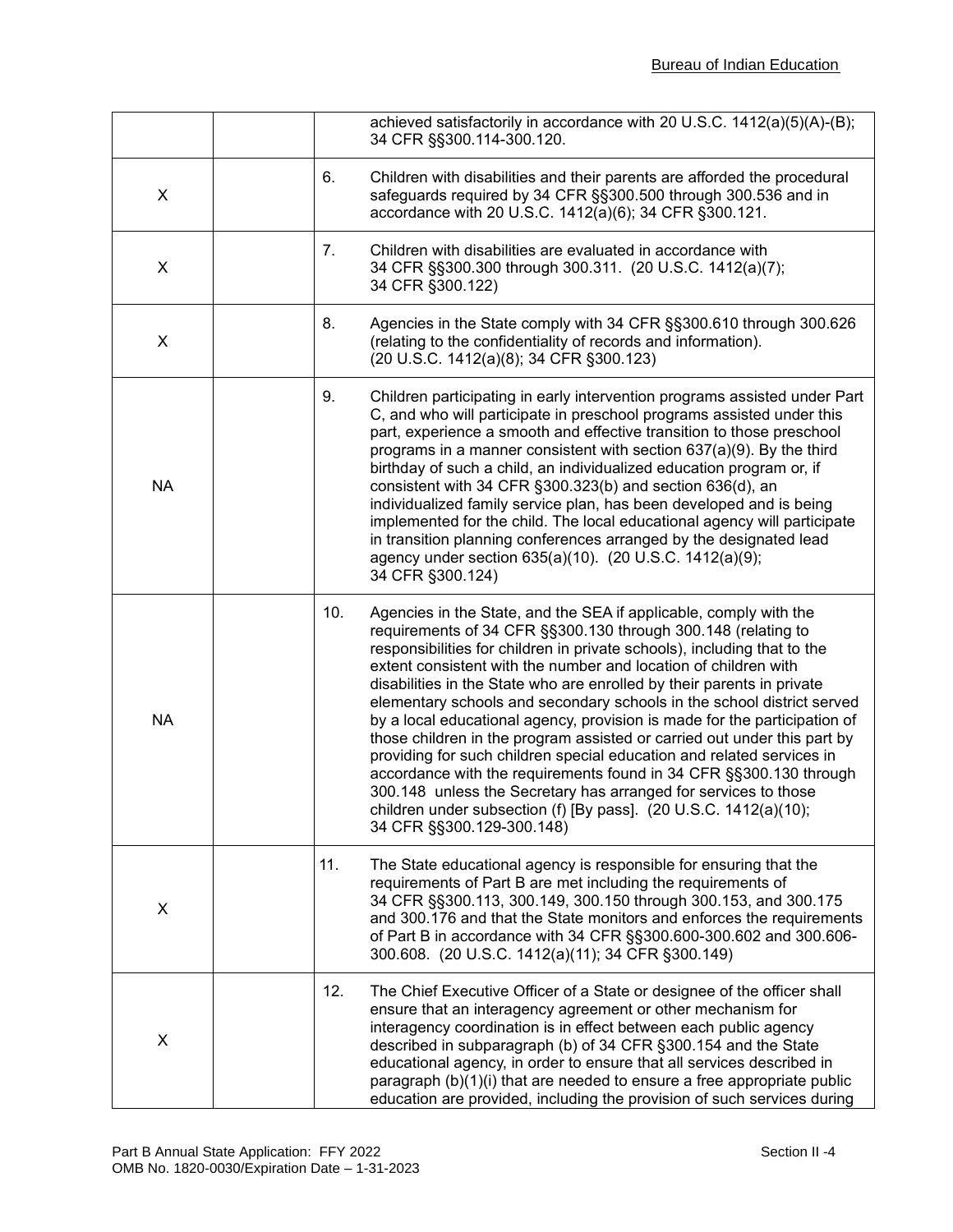|           |     | the pendency of any dispute under §300.154(a)(3). Such agreement or<br>mechanism shall meet the requirements found in<br>20 U.S.C. 1412(a)(12)(A)-(C); 34 CFR §300.154.                                                                                                                                                                                                                                                                                                                      |
|-----------|-----|----------------------------------------------------------------------------------------------------------------------------------------------------------------------------------------------------------------------------------------------------------------------------------------------------------------------------------------------------------------------------------------------------------------------------------------------------------------------------------------------|
| <b>NA</b> | 13. | The State educational agency will not make a final determination that a<br>local educational agency is not eligible for assistance under this part<br>without first affording that agency reasonable notice and an opportunity<br>for a hearing. (20 U.S.C. 1412(a)(13); 34 CFR §300.155)                                                                                                                                                                                                    |
| X         | 14. | The State educational agency has established and maintains<br>qualifications to ensure that personnel necessary to carry out this part<br>are appropriately and adequately prepared and trained, including that<br>those personnel have the content knowledge and skills to serve children<br>with disabilities as noted in 20 U.S.C. $1412(a)(14)(A)$ -(E), as amended<br>by the Every Student Succeeds Act; 34 CFR §300.156.                                                               |
| X         | 15. | The State has established goals for the performance of children with<br>disabilities in the State that meet the requirements found in<br>20 U.S.C. 1412(a)(15)(A)-(C), as amended by the Every Student<br>Succeeds Act; 34 CFR §300.157.                                                                                                                                                                                                                                                     |
| X         | 16. | All children with disabilities are included in all general State and<br>districtwide assessment programs, including assessments described<br>under section 1111 of the Elementary and Secondary Education Act of<br>1965, with appropriate accommodations and alternate assessments<br>where necessary and as indicated in their respective individualized<br>education programs as noted in 20 U.S.C. 1412(a)(16)(A)-(E); as<br>amended by the Every Student Succeeds Act; 34 CFR §300.160. |
| X         | 17. | Funds paid to a State under this part will be expended in accordance<br>with all the provisions of Part B including 20 U.S.C. 1412(a)(17)(A)-(C);<br>34 CFR §300.162.                                                                                                                                                                                                                                                                                                                        |
| <b>NA</b> | 18. | The State will not reduce the amount of State financial support for<br>special education and related services for children with disabilities, or<br>otherwise made available because of the excess costs of educating<br>those children, below the amount of that support for the preceding fiscal<br>year, unless a waiver is granted, in accordance with<br>20 U.S.C. 1412(a)(18)(A)-(D); 34 CFR §§300.163 through 300.164.                                                                |
| X         | 19. | Prior to the adoption of any policies and procedures needed to comply<br>with this section (including any amendments to such policies and<br>procedures), the State ensures that there are public hearings, adequate<br>notice of the hearings, and an opportunity for comment available to the<br>general public, including individuals with disabilities and parents of<br>children with disabilities. (20 U.S.C. 1412(a)(19); 34 CFR §300.165)                                            |
| X         | 20. | In complying with 34 CFR §§300.162 and 300.163, a State may not use<br>funds paid to it under this part to satisfy State-law mandated funding<br>obligations to local educational agencies, including funding based on<br>student attendance or enrollment, or inflation. (20 U.S.C. 1412(a)(20);<br>34 CFR §300.166)                                                                                                                                                                        |
| X         | 21. | The State has established and maintains an advisory panel for the<br>purpose of providing policy guidance with respect to special education                                                                                                                                                                                                                                                                                                                                                  |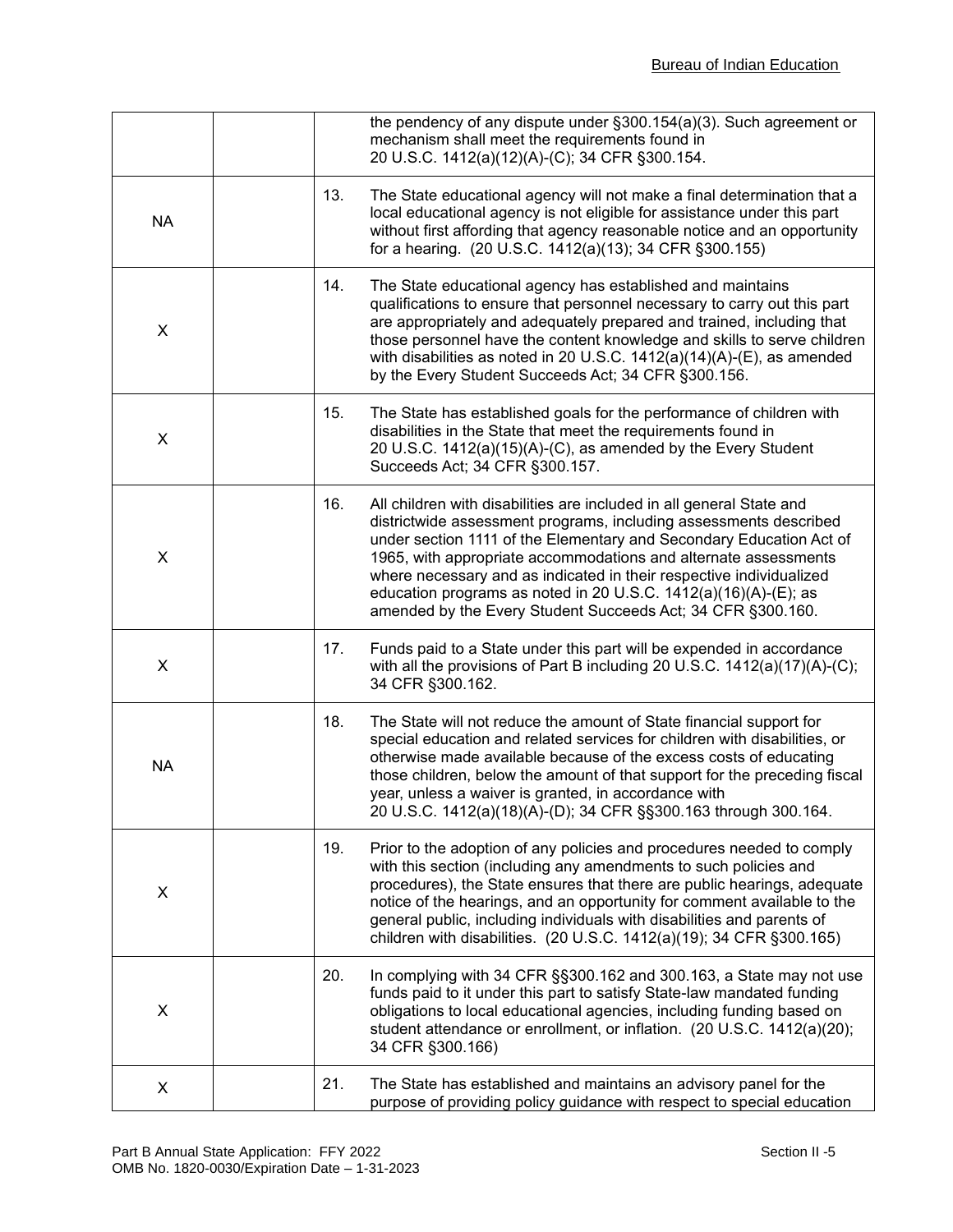|           | and related services for children with disabilities in the State as found in<br>20 U.S.C. 1412(a)(21)(A)-(D); 34 CFR §§300.167-300.169.                                                                                                                                                                                                                                                                                                                   |
|-----------|-----------------------------------------------------------------------------------------------------------------------------------------------------------------------------------------------------------------------------------------------------------------------------------------------------------------------------------------------------------------------------------------------------------------------------------------------------------|
| X         | 22.<br>The State educational agency examines data, including data<br>disaggregated by race and ethnicity, to determine if significant<br>discrepancies are occurring in the rate of long-term suspensions and<br>expulsions of children with disabilities in accordance with<br>20 U.S.C. 1412(a)(22)(A)-(B); 34 CFR §300.170.                                                                                                                            |
| X         | 23a.<br>The State adopts the National Instructional Materials Accessibility<br>Standard for the purposes of providing instructional materials to blind<br>persons or other persons with print disabilities, in a timely manner after<br>the publication of the National Instructional Materials Accessibility<br>Standard in the Federal Register in accordance with<br>20 U.S.C. 1412(a)(23)(A) and (D); 34 CFR §300.172.                                |
|           | (Note: Check either "23b.1" or "23b.2" whichever applies.<br>23b.                                                                                                                                                                                                                                                                                                                                                                                         |
|           | 23b.1 The State educational agency coordinates with the National<br>Instructional Materials Access Center and not later than 12/03/06 the<br>SEA as part of any print instructional materials adoption process,<br>procurement contract, or other practice or instrument used for purchase<br>of print instructional materials enters into a written contract with the<br>publisher of the print instructional materials to:                              |
|           | require the publisher to prepare and, on or before delivery of the<br>print instructional materials, provide to the National Instructional<br>Materials Access Center, electronic files containing the contents of<br>the print instructional materials using the National Instructional<br>Materials Accessibility Standard; or                                                                                                                          |
|           | purchase instructional materials from the publisher that are<br>produced in, or may be rendered in, specialized formats.<br>(20 U.S.C. 1412(a)(23)(C); 34 CFR §300.172)                                                                                                                                                                                                                                                                                   |
| <b>NA</b> | 23b.2 The State educational agency has chosen not to coordinate with the<br>National Instructional Materials Access Center but assures that it will<br>provide instructional materials to blind persons or other persons with<br>print disabilities in a timely manner. $(20 U.S.C. 1412(a)(23)(B));$<br>34 CFR §300.172)                                                                                                                                 |
| X         | 24.<br>The State has in effect, consistent with the purposes of the IDEA and<br>with section 618(d) of the Act, policies and procedures designed to<br>prevent the inappropriate overidentification or disproportionate<br>representation by race and ethnicity of children as children with<br>disabilities, including children with disabilities with a particular<br>impairment described in 34 CFR §300.8. (20 U.S.C 1412(a)(24);<br>34 CFR §300.173) |
| X         | 25.<br>The State educational agency shall prohibit State and local educational<br>agency personnel from requiring a child to obtain a prescription for a<br>substance covered by the Controlled Substances Act (21 U.S.C. 812(c))<br>as a condition of attending school, receiving an evaluation under<br>34 CFR §§300.300 through 300.311, or receiving services under the<br>IDEA as described in 20 U.S.C. 1412(a)(25)(A)-(B); 34 CFR §300.174.        |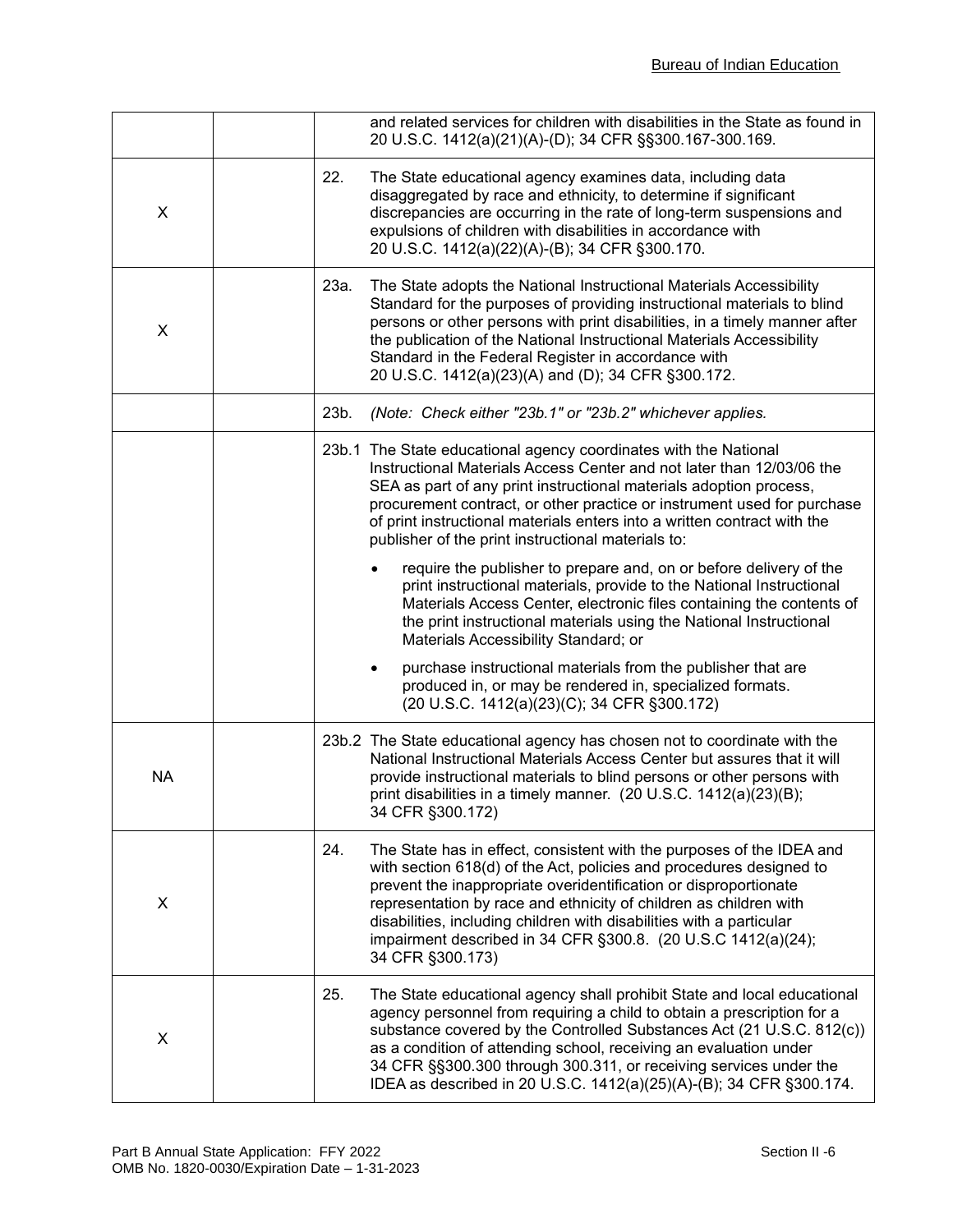## **B. Other Assurances**

The State also makes the following assurances:

| <b>Yes</b>   | <b>Other Assurances</b>                                                                                                                                                                                                                                                                                                                                                                                                                                                                                                                                                   |
|--------------|---------------------------------------------------------------------------------------------------------------------------------------------------------------------------------------------------------------------------------------------------------------------------------------------------------------------------------------------------------------------------------------------------------------------------------------------------------------------------------------------------------------------------------------------------------------------------|
| $\mathsf{x}$ | 1. The State shall distribute any funds the State does not reserve under 20 U.S.C. 1411(e) to<br>local educational agencies (including public charter schools that operate as local educational<br>agencies) in the State that have established their eligibility under section 613 for use in<br>accordance with this part as provided for in 20 U.S.C. 1411(f)(1)-(3); 34 CFR §300.705.                                                                                                                                                                                 |
| X            | The State shall provide data to the Secretary on any information that may be required by the<br>2.<br>Secretary. (20 U.S.C. 1418(a)(3); 34 CFR §§300.640-300.645.)                                                                                                                                                                                                                                                                                                                                                                                                        |
| X            | 3. The State, local educational agencies, and educational service agencies shall use fiscal<br>control and fund accounting procedures that insure proper disbursement of and accounting for<br>Federal funds. (34 CFR §76.702)                                                                                                                                                                                                                                                                                                                                            |
| X            | As applicable, the assurance in OMB Standard Form 424B (Assurances for Non-Construction<br>4.<br>Programs), relating to legal authority to apply for assistance; access to records; conflict of<br>interest; merit systems; nondiscrimination; Hatch Act provisions; labor standards; flood<br>insurance; environmental standards; wild and scenic river systems; historic preservation;<br>protection of human subjects; animal welfare; lead-based paint; Single Audit Act; and general<br>agreement to comply with all Federal laws, executive orders and regulations. |

### **C. Certifications**

The State is providing the following certifications:

| <b>Yes</b>   | <b>Certifications</b>                                                                                                                                                                                                                                                                                                                                                                                                                                                                                                                                                                                                                                                                                                                                               |
|--------------|---------------------------------------------------------------------------------------------------------------------------------------------------------------------------------------------------------------------------------------------------------------------------------------------------------------------------------------------------------------------------------------------------------------------------------------------------------------------------------------------------------------------------------------------------------------------------------------------------------------------------------------------------------------------------------------------------------------------------------------------------------------------|
|              | The State certifies that ED Form 80-0013, Certification Regarding Lobbying, is on file with the<br>1.<br>Secretary of Education.                                                                                                                                                                                                                                                                                                                                                                                                                                                                                                                                                                                                                                    |
| $\mathsf{x}$ | With respect to the Certification Regarding Lobbying, the State recertifies that no Federal<br>appropriated funds have been paid or will be paid to any person for influencing or attempting<br>to influence an officer or employee of any agency, a Member of Congress, an officer or<br>employee of Congress, or an employee of a Member of Congress in connection with the<br>making or renewal of Federal grants under this program; that the State shall complete and<br>submit Standard Form-LLL, "Disclosure Form to Report Lobbying," when required (34 CFR<br>Part 82, Appendix B); and that the State Agency shall require the full certification, as set forth<br>in 34 CFR Part 82, Appendix A, in the award documents for all sub awards at all tiers. |
| $\times$     | The State certifies that certification in the Education Department General Administrative<br>2.<br>Regulations (EDGAR) at 34 CFR §76.104 relating to State eligibility, authority and approval to<br>submit and carry out the provisions of its State application, and consistency of that application<br>with State law are in place within the State.                                                                                                                                                                                                                                                                                                                                                                                                             |
| <b>NA</b>    | The State certifies that the arrangements to establish responsibility for services pursuant to<br>3.<br>20 U.S.C. 1412(a)(12)(A)-(C); 34 CFR §300.154 (or 20 U.S.C. 1412(a)(12)(A));<br>34 CFR §300.154(a) are current. This certification must be received prior to the expenditure<br>of any funds reserved by the State under 20 U.S.C. 1411(e)(1); 34 CFR §300.171.                                                                                                                                                                                                                                                                                                                                                                                             |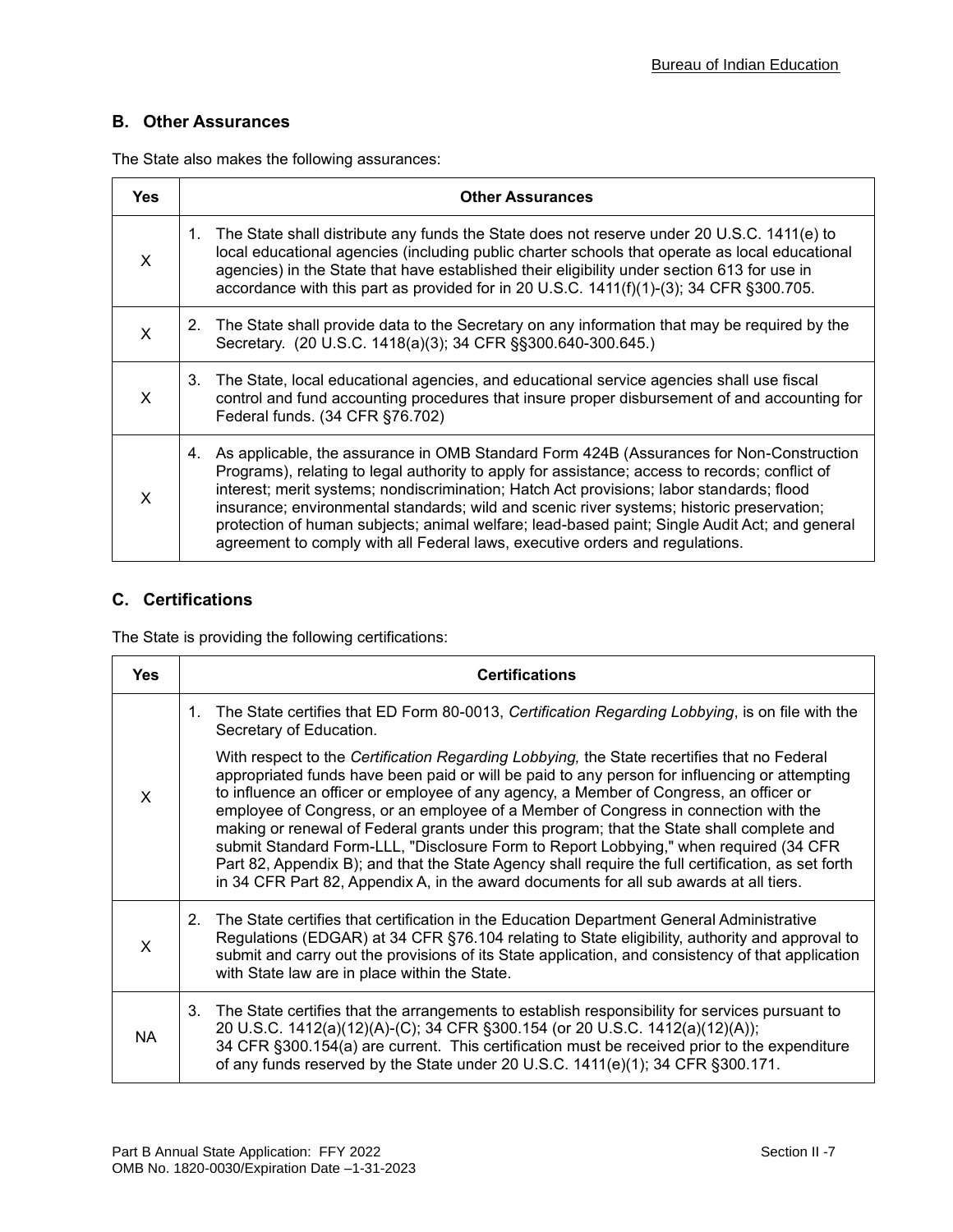### **D. Statement**

I certify that the State of Laureau of Indian Education Lan make the assurances checked as 'yes' in Section II.A and II.B and the certifications required in Section II.C of this application. These provisions meet the requirements of the Part B of the Individuals with Disabilities Education Act as found in PL 108- 446. The State will operate its Part B program in accordance with all of the required assurances and certifications.

If any assurances have been checked 'no', I certify that the State will operate throughout the period of this grant award consistent with the requirements of the IDEA ,as found in PL 108-446 and any applicable regulations, and will make such changes to existing policies and procedures as are necessary to bring those policies and procedures into compliance with the requirements of the IDEA, as amended, as soon as possible, and not later than June 30, 2023. (34 CFR § 76.104)

I, the undersigned authorized official of the

#### Bureau of Indian Education,

#### *(Name of State and official name of State agency)*

am designated by the Governor of this State to submit this application for FFY 2022 funds under Part B of the Individuals with Disabilities Education Act (IDEA).

Printed/Typed Name of Authorized Representative of the State:

Tony Dearman

Title of Authorized Representative of the State:

Director of the Bureau of Indian Education

Signature:

Date: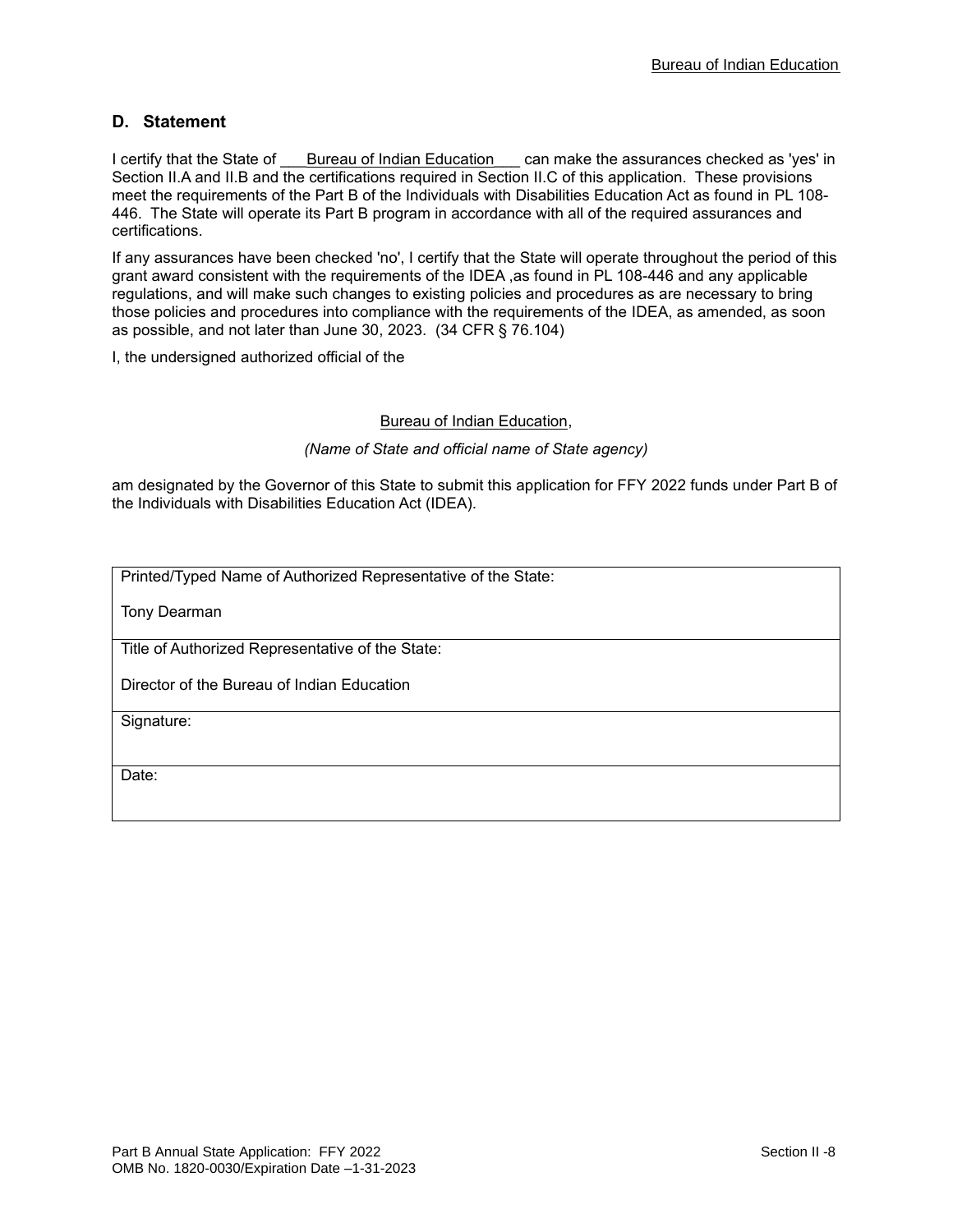# **Section III**

### **Description of Use of Funds Under Part B of the Individuals with Disabilities Education Act—20 U.S.C. 1411(e)(5); 34 CFR § 300.171**

States must provide the Description of Use of Funds by completing and submitting the Excel Interactive Spreadsheet with the FFY 2022 Application.

Describe how the amount retained by the State educational agency under 20 U.S.C. 1411(e)(1) will be used to meet the following activities under Part B. (20 U.S.C. 1411(e)(1)-(3), (6) and (7).) The Department annually identifies for States the maximum amounts that a State may retain under Section 1411(e)(1) and (2).<sup>1</sup> The dollar amounts listed in the Excel Interactive Spreadsheet by the State for administration and for other State activities should add up to less or equal to the dollar amount provided to the State by the Department for each of these activities.

**Enter whole dollar amounts (do not enter cents) in appropriate cells on the State's Excel Interactive Worksheet. The Excel Interactive Spreadsheet must be submitted as part of the State's application.**

Describe the process used to get input from LEAs regarding the distribution of amounts among activities described in the Excel Interactive Spreadsheet to meet State priorities. (20 U.S.C. 1411(e)(5)(B); 34 CFR § 300.704)

Under 34 CFR §300.710, the Secretary of Interior may reserve 5 percent of its payment under §300.707 (b), or \$500,000, whichever is greater, for administrative costs in carrying out the provisions of §300.707 through 300.709, 300.711, and 300.713 through 300.716. Under 20 U.S.C. 1411(h)(1)(A) and 34 CFR §300.707 (b), with the exception of funds reserved for administration under §300.710, 80 percent must be allocated to elementary and secondary schools for Indian children operated or funded by the Secretary of Interior by July 1, 2022 and 20 percent must be allocated to such schools by September 30, 2022

 $1$ Each State may reserve for each fiscal year not more than the maximum amount the State was eligible to reserve for State administration under this section for fiscal year 2004 or \$800,000 (adjusted in accordance with 20 U.S.C. 1411(e)(1)(B)), whichever is greater; and each outlying area may reserve for each fiscal year not more than 5 percent of the amount the outlying area receives under 20 U.S.C. 1411(b)(1) for the fiscal year or \$35,000, whichever is greater.

For each fiscal year beginning with fiscal year 2005, the Secretary shall cumulatively adjust: 1) the maximum amount the State was eligible to reserve for State administration under this part for fiscal year 2004; and 2) \$800,000, by the rate of inflation as measured by the percentage increase, if any, from the preceding fiscal year in the Consumer Price Index For All Urban Consumers, published by the Bureau of Labor Statistics of the Department of Labor.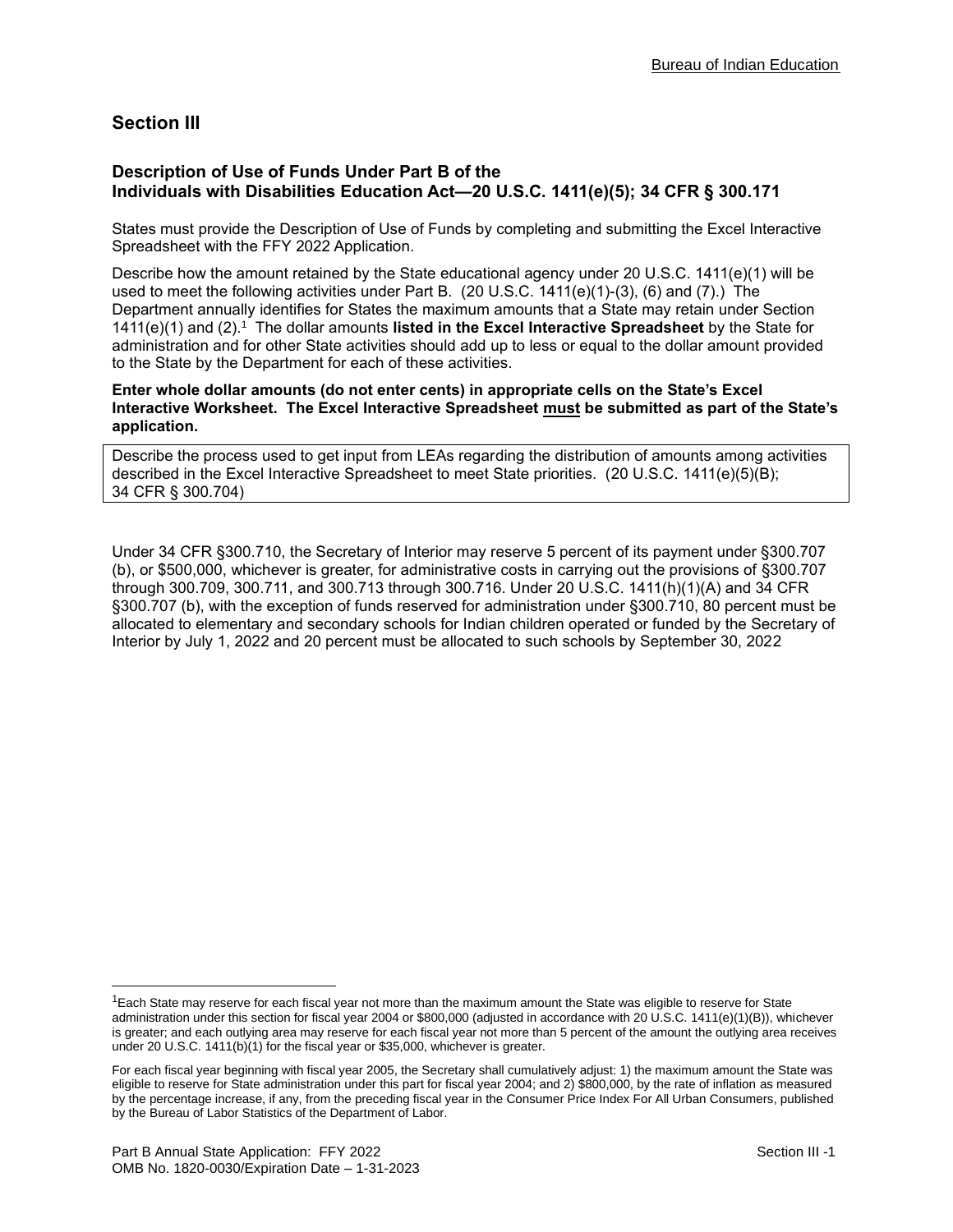# **Section IV**

### **State Administration**

Section 608(a) of the IDEA requires each State that receives funds under this title to:

- (1) ensure that any State rules, regulations, and policies relating to this title conform to the purposes of this title;
- (2) identify in writing to local educational agencies located in the State and the Secretary any such rule, regulation, or policy as a State-imposed requirement that is not required by this title and Federal regulations; and
- (3) minimize the number of rules, regulations, and policies to which the local educational agencies and schools located in the State are subject under this title.

States must attach to this application a list identifying any rule, regulation, or policy that is State-imposed (not required by IDEA or Federal regulations). If there are no such State-imposed rules, regulations, or policies, please so indicate. In addition, the State is required to inform local educational agencies in writing of such State-imposed rules, regulations or policies. (20 U.S.C. 1407(a); 34 CFR § 300.199)

The Bureau of Indian Education does not impose any additional regulations.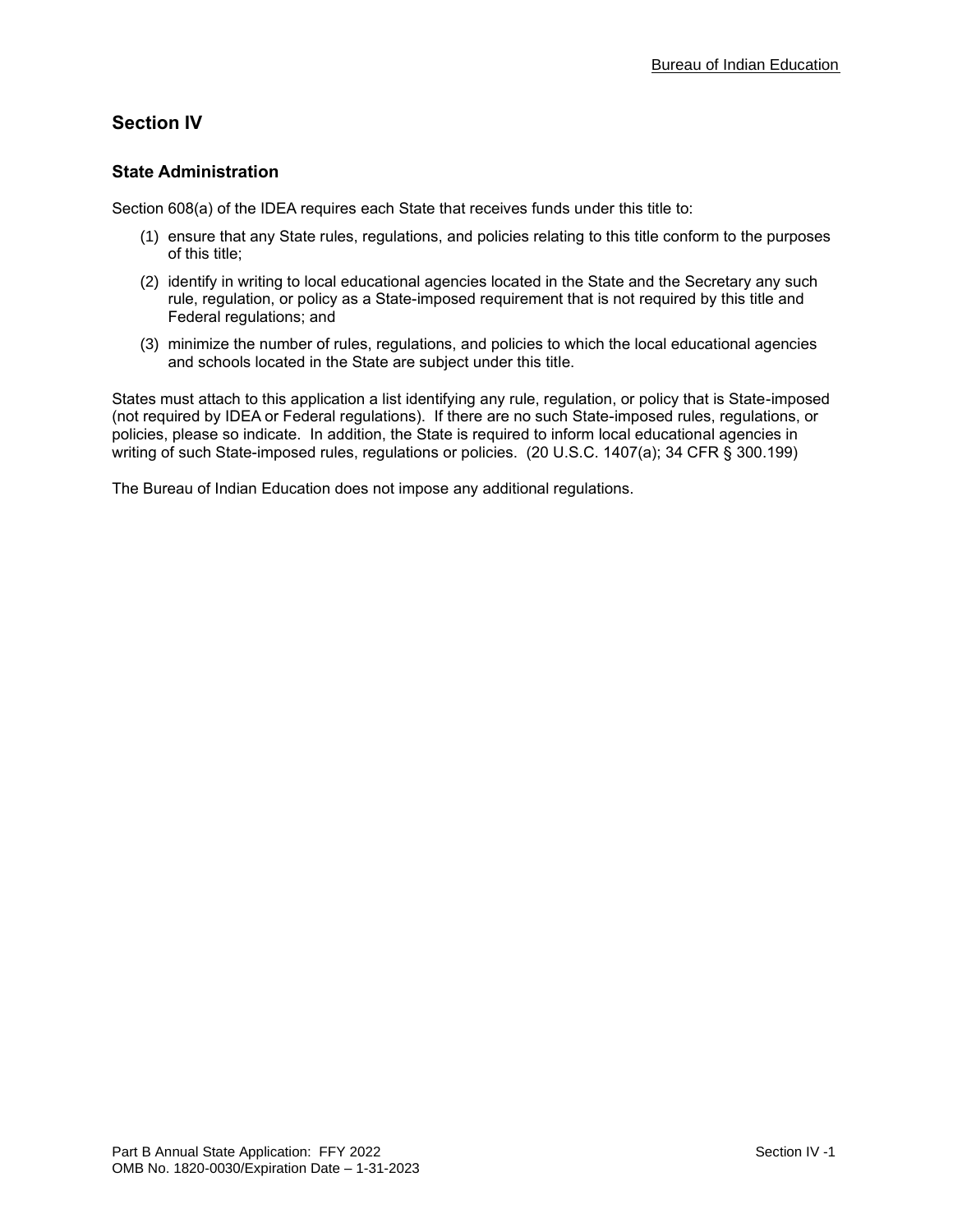# **Section V**

### **A. Maintenance of State Financial Support**

Pursuant to the authority established in IDEA section 618(a)(3), each applicant for funds under section 611 must provide the following State fiscal data with a certification of its accuracy by the State budget office or an authorized representative thereof. Amounts should be shown in whole dollars and are for the State fiscal year (SFY). States may meet the maintenance of State financial support (MFS) requirement in IDEA section 612(a)(18) and 34 CFR § 300.163 on either a total or per capita basis. In order to complete Section V.A of the Application, States must provide in whole dollars the total amount of State financial support made available for special education and related services for children with disabilities during SFYs 2020 and 2021. However, if a State met the MFS requirement on a per capita basis, it **must** complete the first chart and then may also complete the second chart by providing, in whole dollars, the amount of State financial support made available for special education and related services per child with a disability during SFYs 2020 and 2021.

#### **Total Amount of State Financial Support Made Available for Special Education and Related Services for Children with Disabilities**

| <b>SFY 2020</b> |  |
|-----------------|--|
| <b>SFY 2021</b> |  |

### **Per capita amount of State Financial Support Made Available for Special Education and Related Services for Children with Disabilities**

| <b>SFY 2020</b> |  |
|-----------------|--|
| <b>SFY 2021</b> |  |

\_\_\_\_\_\_\_\_\_\_\_\_\_\_\_\_\_\_\_\_\_\_\_\_\_\_\_\_\_\_\_\_\_\_\_\_\_\_\_\_\_\_\_\_\_\_\_\_\_\_\_\_\_\_\_\_\_ \_\_\_\_\_\_\_\_\_\_\_\_\_\_\_\_\_\_\_\_\_\_

State Budget Officer or Authorized Representative (Printed Name)

\_\_\_\_\_\_\_\_\_\_\_\_\_\_\_\_\_\_\_\_\_\_\_\_\_\_\_\_\_\_\_\_\_\_\_\_\_\_\_\_\_\_\_\_\_\_\_\_\_\_\_\_\_\_\_\_\_

Signature of State Budget Officer or Authorized Representative **Date** Date